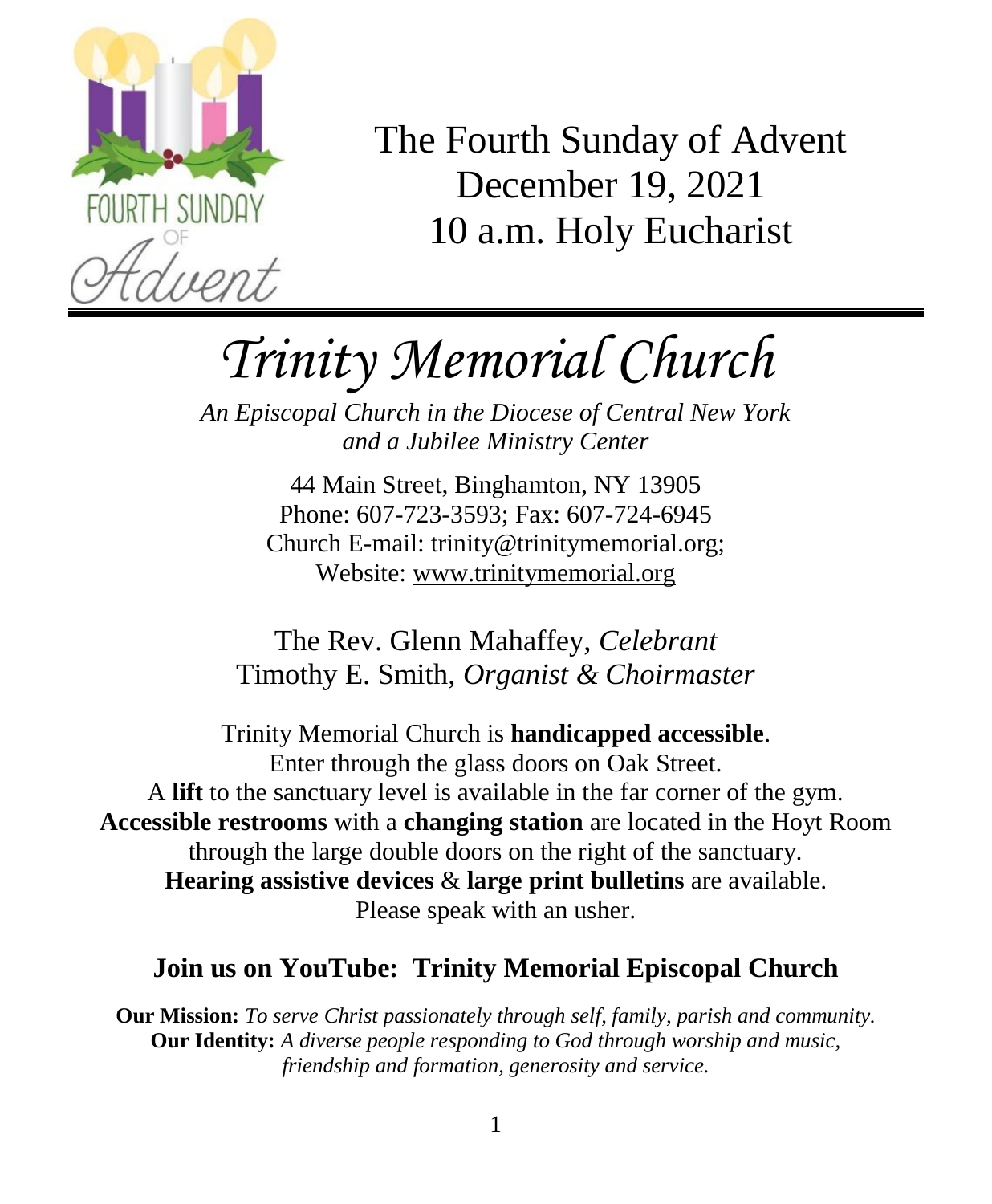# **The Gathering**

#### **Prelude** from *Magnificat* Jean Guilain

#### **Welcome and Announcements**

*Please note that the text in bold italics is said by the whole congregation and the hymns are found in the blue Hymnal 1982 in the pews.*

#### **Hymn 66 Come, Thou Long-Expected Jesus** *Stuttgart*

#### **Lighting of the Advent Candle**

*Celebrant* Today we light all four of the candles of the Advent Wreath. The first candle was HOPE, the second PEACE, the third JOY, and today's candle signifies LOVE.

#### *Celebrant*

Beloved, let us love one another, because love is from God; everyone who loves is born of God and knows God. Whoever does not love does not know God, for God is love. God's love was revealed among us in this way: God sent his only Son into the world so that we might live through him. In this is love, not that we loved God but that he loved us and sent his Son to be the atoning sacrifice for our sins. Beloved, since God loved us so much, we also ought to love one another. No one has ever seen God; if we love one another, God lives in us, and his love is perfected in us. (I John 4:7-12)

Solo of verse of "O Come O Come Emmanuel" as the first, second, third and fourth candles are lit.

#### **Opening Acclamation**

*Celebrant* The days are surely coming, says the Lord, when I will fulfill my promise to my people. *People Justice and righteousness will fill the land and all will live in peace and safety.*

**Kyrie S-96 Lord Have Mercy** Franz Schubert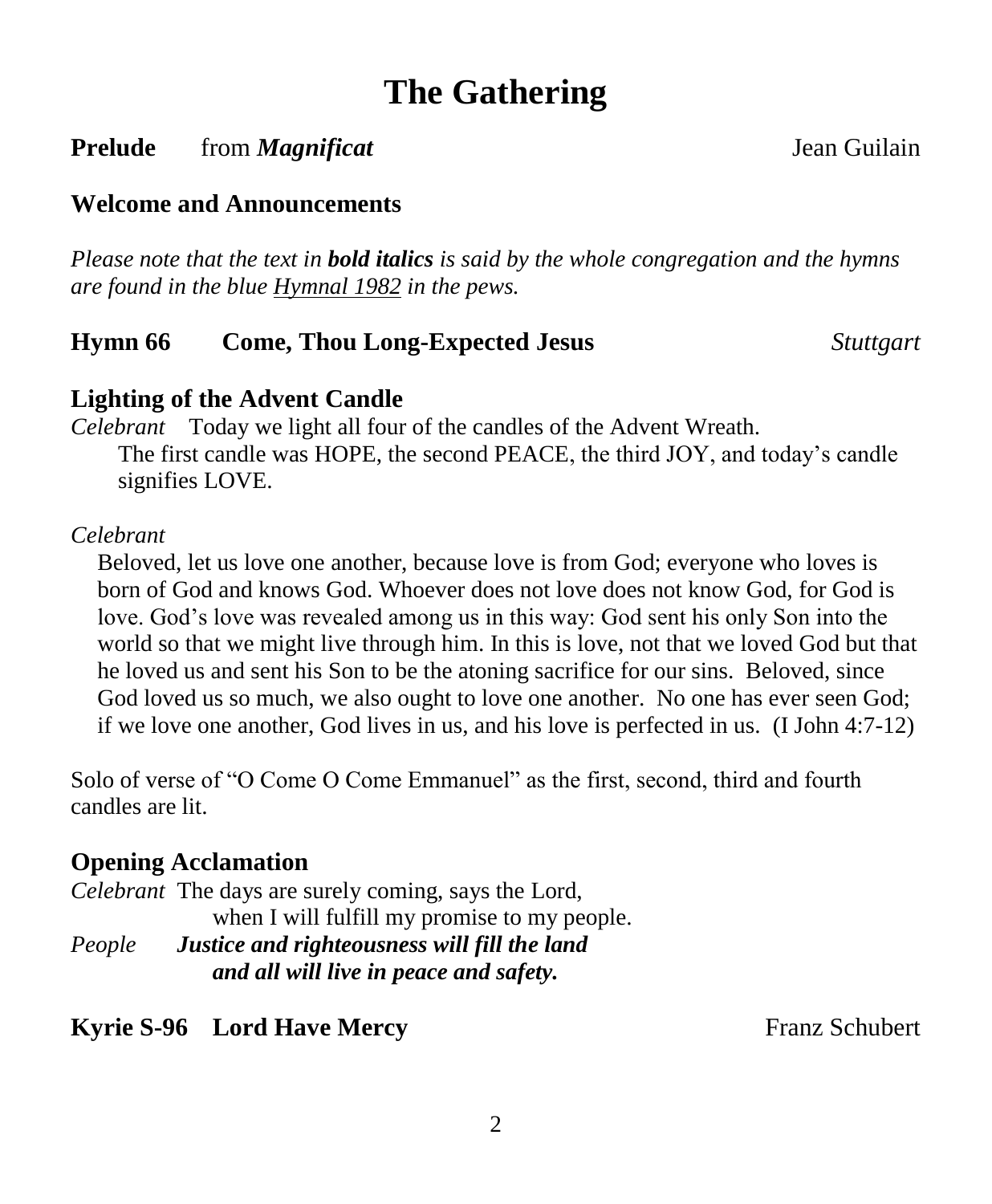### **The Collect of the Day**

*Celebrant* The Lord be with you. *People And also with you. Celebrant* Let us pray.

Purify our conscience, Almighty God, by your daily visitation, that your Son Jesus Christ, at his coming, may find in us a mansion prepared for himself; who lives and reigns with you, in the unity of the Holy Spirit, one God, now and for ever. *Amen***.**

# **The Word of the Lord**

# **The First Reading: Micah 5:2-5a**

| <b>Canticle 3</b><br>Magnificat<br>Sung by the Choir                                                     | Bryan Kelly |
|----------------------------------------------------------------------------------------------------------|-------------|
| The Word of the Lord<br>Thanks be to God<br>Lector<br>People                                             |             |
| and he shall be the one of peace.                                                                        |             |
| to the ends of the earth;                                                                                |             |
| in the majesty of the name of the LORD his God.<br>And they shall live secure, for now he shall be great |             |
| And he shall stand and feed his flock in the strength of the LORD,                                       |             |
| to the people of Israel.                                                                                 |             |
| then the rest of his kindred shall return                                                                |             |
| Therefore he shall give them up until the time<br>when she who is in labor has brought forth;            |             |
| whose origin is from of old,<br>from ancient days.                                                       |             |
| from you shall come forth for me<br>one who is to rule in Israel,                                        |             |
| who are one of the little clans of Judah,                                                                |             |
| You, O Bethlehem of Ephrathah,                                                                           |             |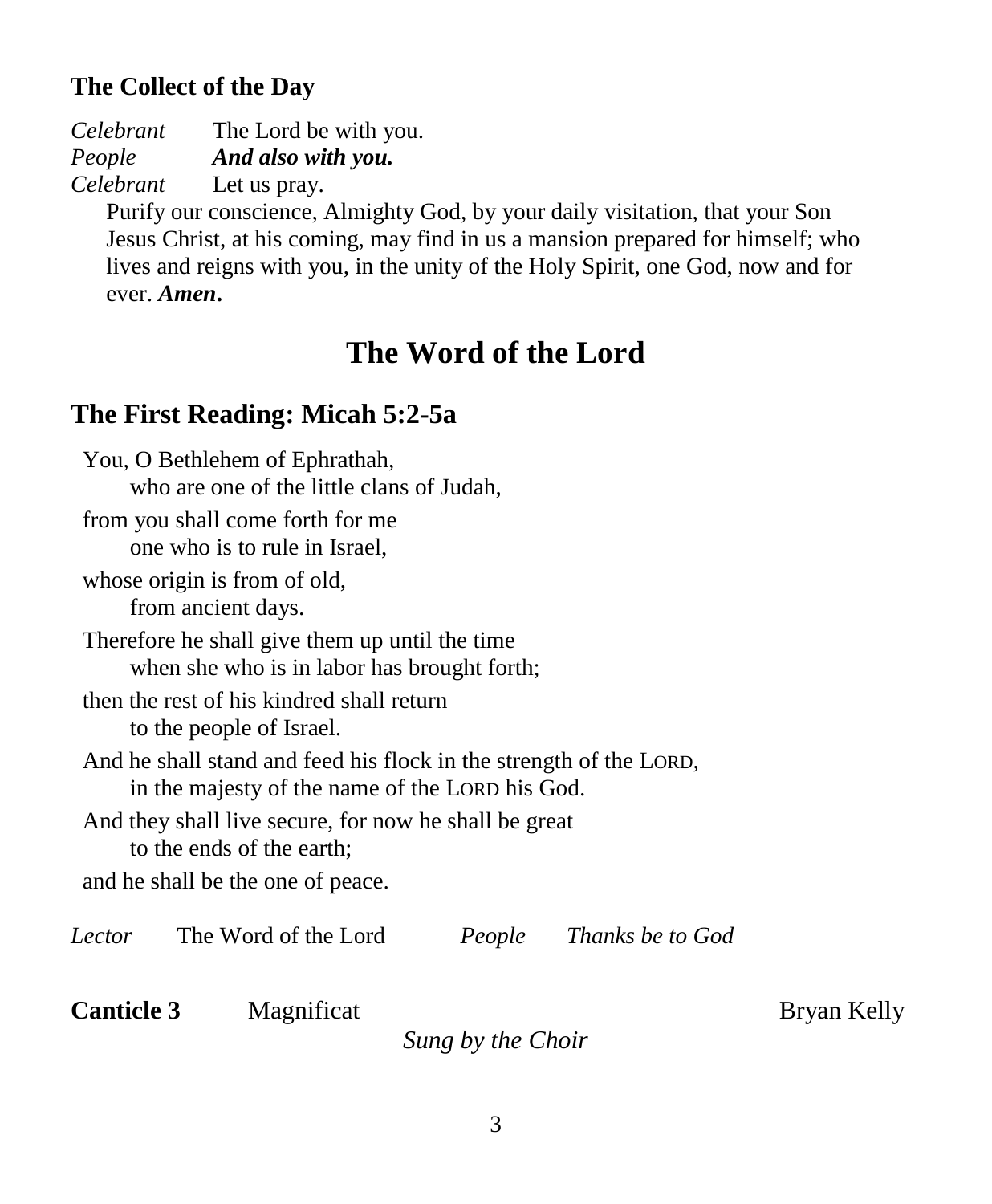# **The Second Reading: Hebrews 10:5-10**

When Christ came into the world, he said,

"Sacrifices and offerings you have not desired, but a body you have prepared for me;

in burnt offerings and sin offerings you have taken no pleasure.

Then I said, 'See, God, I have come to do your will, O God' (in the scroll of the book it is written of me)."

When he said above, "You have neither desired nor taken pleasure in sacrifices and offerings and burnt offerings and sin offerings" (these are offered according to the law), then he added, "See, I have come to do your will." He abolishes the first in order to establish the second. And it is by God's will that we have been sanctified through the offering of the body of Jesus Christ once for all.

*Lector* The Word of the Lord *People Thanks be to God.*

**Hymn 265 The Angel Gabriel from Heaven Came** *Gabriel's Message Celebrant* The Holy Gospel of Our Lord Jesus Christ According to Luke. *People Glory to you, Lord Christ.*

# **The Holy Gospel**: **Luke 1:39-45-55**

In those days Mary set out and went with haste to a Judean town in the hill country, where she entered the house of Zechariah and greeted Elizabeth.

When Elizabeth heard Mary's greeting, the child leaped in her womb. And Elizabeth was filled with the Holy Spirit and exclaimed with a loud cry, "Blessed are you among women, and blessed is the fruit of your womb. And why has this happened to me, that the mother of my Lord comes to me? For as soon as I heard the sound of your greeting, the child in my womb leaped for joy. And blessed is she who believed that there would be a fulfillment of what was spoken to her by the Lord."

And Mary said,

"My soul magnifies the Lord,

and my spirit rejoices in God my Savior,

for he has looked with favor on the lowliness of his servant.

Surely, from now on all generations will call me blessed;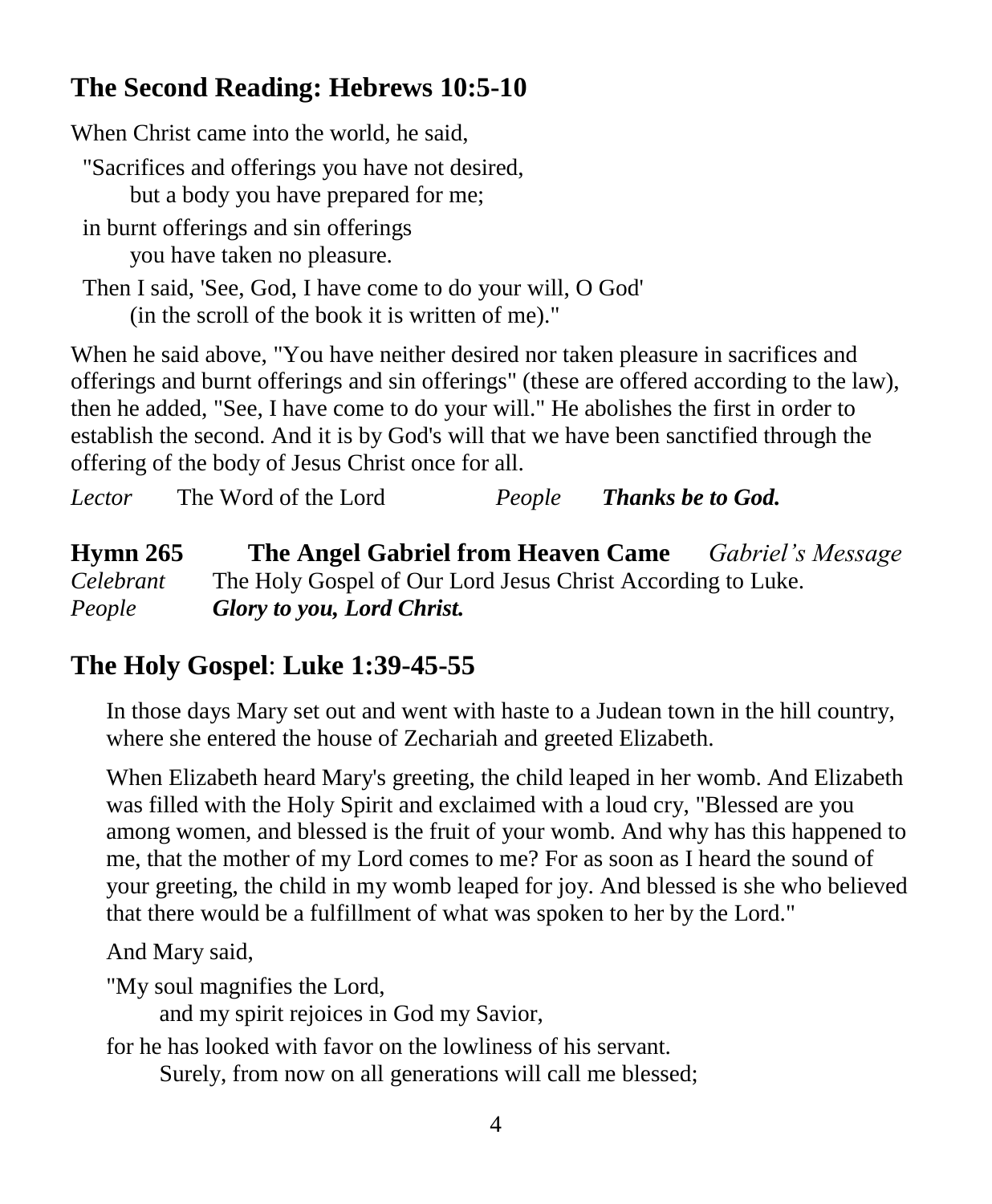|           | for the Mighty One has done great things for me, and holy is his name.                             |        |                                    |
|-----------|----------------------------------------------------------------------------------------------------|--------|------------------------------------|
|           | His mercy is for those who fear him<br>from generation to generation.                              |        |                                    |
|           | He has shown strength with his arm;<br>he has scattered the proud in the thoughts of their hearts. |        |                                    |
|           | He has brought down the powerful from their thrones,<br>and lifted up the lowly;                   |        |                                    |
|           | he has filled the hungry with good things,<br>and sent the rich away empty.                        |        |                                    |
|           | He has helped his servant Israel,<br>in remembrance of his mercy,                                  |        |                                    |
|           | according to the promise he made to our ancestors,<br>to Abraham and to his descendants forever."  |        |                                    |
| Celebrant | The Gospel of the Lord.                                                                            | People | <b>Praise to you, Lord Christ.</b> |

### **Sermon The Rev. Glenn Mahaffey**

#### **The Nicene Creed**

*We believe in one God, the Father, the Almighty, maker of heaven and earth, of all that is, seen and unseen.*

*We believe in one Lord, Jesus Christ, the only Son of God, eternally begotten of the Father, God from God, Light from Light, true God from true God, begotten, not made, of one Being with the Father. Through him all things were made. For us and for our salvation he came down from heaven: by the power of the Holy Spirit he became incarnate from the Virgin Mary, and was made man. For our sake he was crucified under Pontius Pilate; he suffered death and was buried. On the third day he rose again in accordance with the Scriptures; he ascended into heaven and is seated at the right hand of the Father. He will come again in glory to judge the living and the dead, and his kingdom will have no end.*

*We believe in the Holy Spirit, the Lord, the giver of life, who proceeds from the Father and the Son.*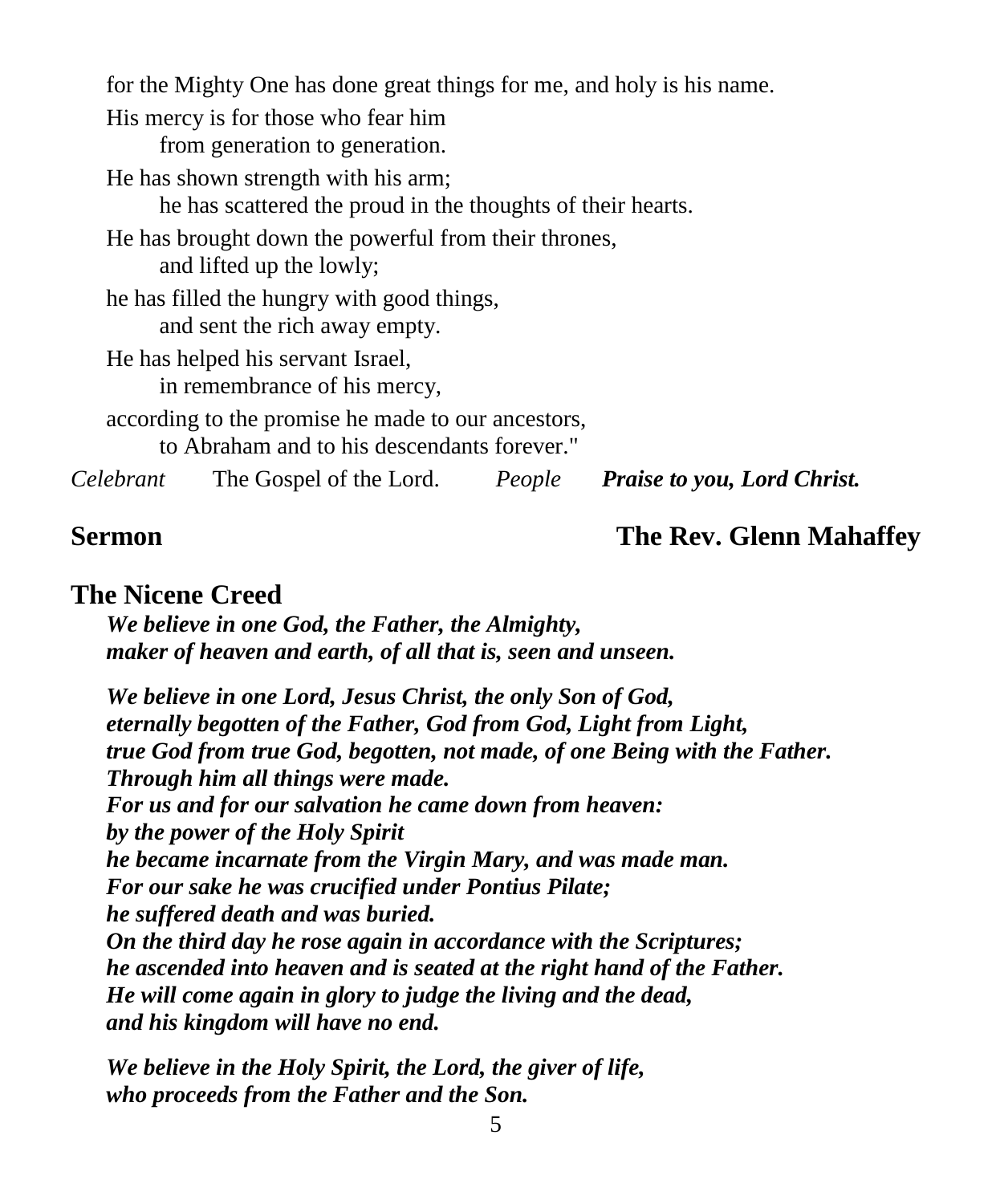*With the Father and the Son he is worshiped and glorified. He has spoken through the Prophets. We believe in one holy catholic and apostolic Church. We acknowledge one baptism for the forgiveness of sins. We look for the resurrection of the dead, and the life of the world to come. Amen.*

#### **Orison Jesus Christ the Apple Tree** Elizabeth Poston

*I'm weary with my former toil, here I will sit and rest awhile: Under the shadow I will be, of Jesus Christ the apple tree.*

**Prayers of the People Form VI** *(BCP, p. 392)* 

*The Worship Leader and People pray responsively*

In peace, we pray to you, Lord God. *(Silence)*

For all people in their daily life and work; *For our families, friends, and neighbors, and for those who are alone.*

For this community, the nation, and the world; *For all who work for justice, freedom, and peace.*

For the just and proper use of your creation; *For the victims of hunger, fear, injustice, and oppression.*

For all who are in danger, sorrow, or any kind of trouble; *For those who minister to the sick, the friendless, and the needy.*

For the peace and unity of the Church of God; *For all who proclaim the Gospel, and all who seek the Truth.*

For Michael our Presiding Bishop, DeDe our Bishop; and for Glenn our Priest; And for all bishops and other ministers;

*For all who serve God in his Church.*

For the special needs and concerns of this congregation.

We pray for Linda Crampton; Sai Loksupcharoen; Katherine Bigelow; Liz Myers; Emma Bensen; Jaime; Katelyn; Michael Abbott Copeland; Barbara; John & Marcy Keeler; Rudy; Sharon; Nancy Campbell; Andrew & Mary; Ruth Jacobs; Colleen; Wafa; Rebecca & Chris Seager; Michael Lawler; Ida Fernandes; Terry Burke,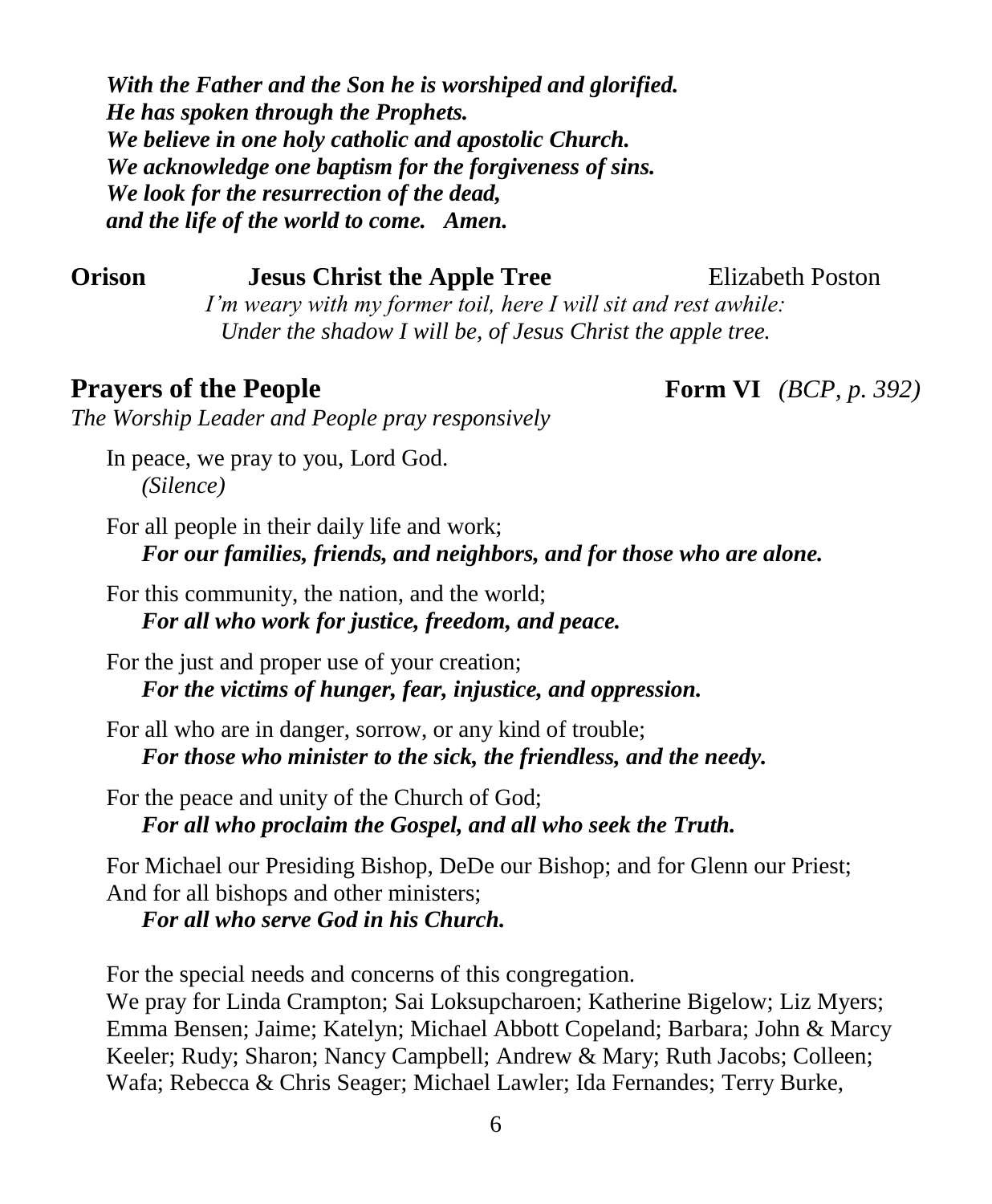Thomas Muscatello, Monty; Ivan; Liz; Michelle; Jeremy & Kristen Richards; Sandra Michael, Bernice Georges, Connie Alexander, and Chris . . . . are there others?

*(Silence. The People may add their own petitions)* Hear us, Lord;

#### *For your mercy is great.*

We thank you, Lord, for all the blessings of this life. We pray for Gale Bump Fortner who is celebrating her birthday this week, and for Paul & Leigh Donecker celebrating their anniversary,

*(Silence. The People may add their own thanksgivings)* We will exalt you, O God our King:

#### *And praise your Name for ever and ever.*

We pray for all who have died, that they may have a place in your eternal kingdom. We pray for Peggy Robinson who recently died and Mary Gaffney; Carrie Miller Gaffney; Miller Gaffney; Ray Miller Gaffney; Mary Schlager Gaffney; Adelaide Smith Gaffney in whose memory the altar flowers have been given,

*(Silence. The People may add their own petitions)*

Lord, let your loving-kindness be upon them;

*Who put their trust in you.*

We pray to you also for the forgiveness of our sins.

*(Silence may be kept.)*

*Leader and People*

*Have mercy upon us, most merciful Father; in your compassion forgive us our sins, known and unknown, things done and left undone; and so uphold us by your Spirit that we may live and serve you in newness of life, to the honor and glory of your Name; through Jesus Christ our Lord. Amen.*

### **The Absolution**

*Celebrant*

Almighty God have mercy on you, forgive you all your sins through our Lord Jesus Christ, strengthen you in all goodness,

and by the power of the Holy Spirit keep you in eternal life*. Amen.*

### **The Peace**

| Celebrant | The peace of the Lord be always with you. |
|-----------|-------------------------------------------|
| People    | And also with you.                        |

*All greet one another in the name of the Lord.*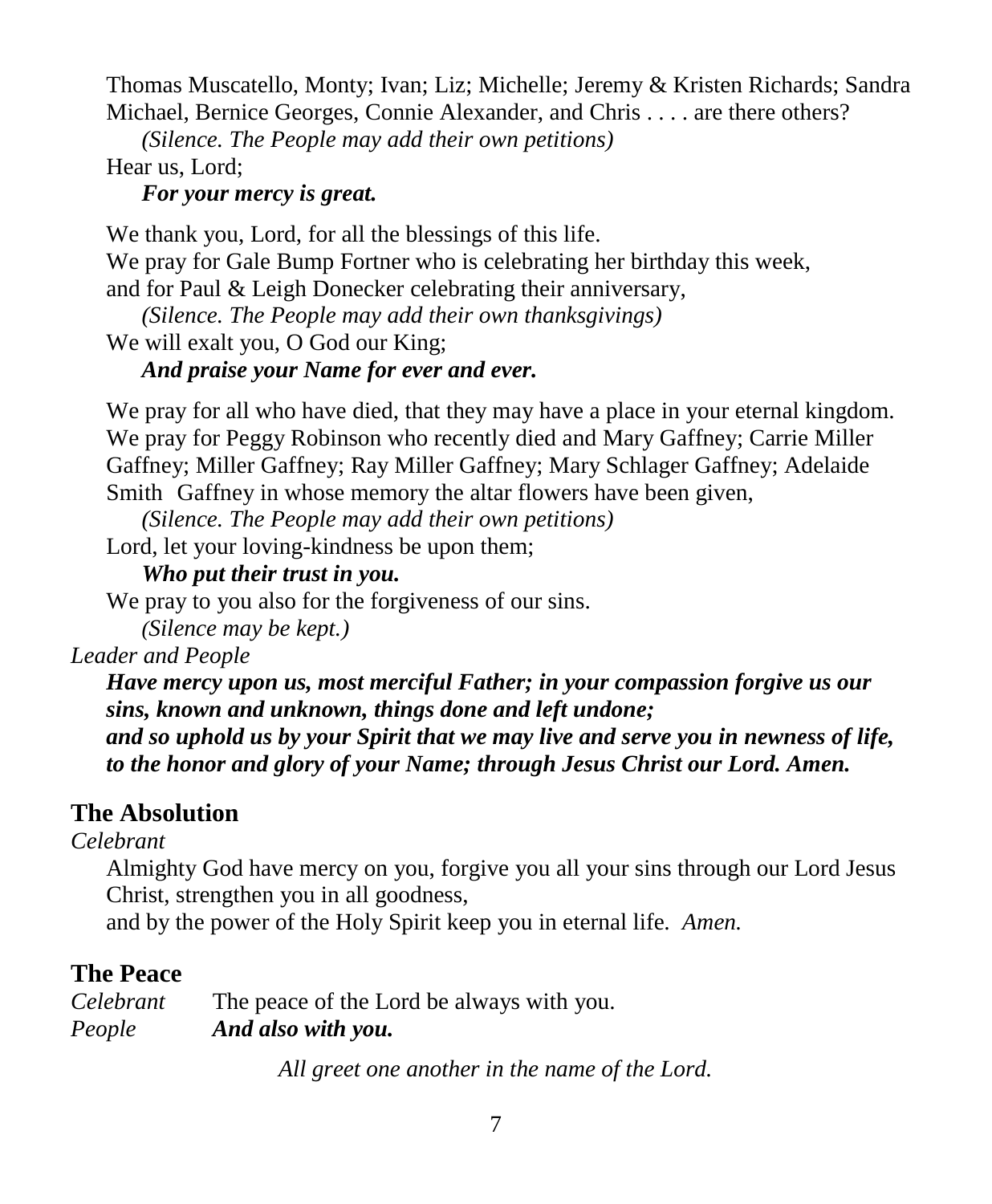# **Offertory and Prayers**

#### **The Offertory Sentence**

#### **Anthem A Maiden Most Gentle Andrew Carter Andrew Carter**

*A maiden most gentle and tender we sing of Mary the mother of Jesus our King. How blest is the birth of her heavenly child who came to redeem us in Mary so mild. The archangel Gabriel foretold by his call the Lord of creation and Saviour of all. Three kings came to worship with gifts rich and rare and marveled in awe at the babe in her care. Rejoice and be glad at this Christmas we pray Sing praise to the Savior, sing endless Ave. Ave, Ave, Ave Maria.*

**Presentation Hymn 56,** stanza 7 *Veni Emmanuel O come, Desire of nations, bind in one the hearts of all mankind; Bid thou our sad divisions cease, and be thyself our King of Peace.. Rejoice! Rejoice! Emmanuel shall come to thee, O Israel.*

# **A Great Thanksgiving**

*Celebrant* The Lord be with you.

*People And also with you***.**

*Celebrant* Lift up your hearts.

*People We lift them to the Lord.*

*Celebrant* Let us give thanks to the Lord our God.

*People It is right to give our thanks and praise.*

*Celebrant* 

It is right, and a good and joyful thing, always and everywhere to give thanks to you, Father Almighty, Creator of heaven and earth.

Because you sent your beloved Son to redeem us from sin and death,

and to make us heirs in him of everlasting life;

that when he shall come again in power and great triumph to judge the world, we may without shame or fear rejoice to behold his appearing.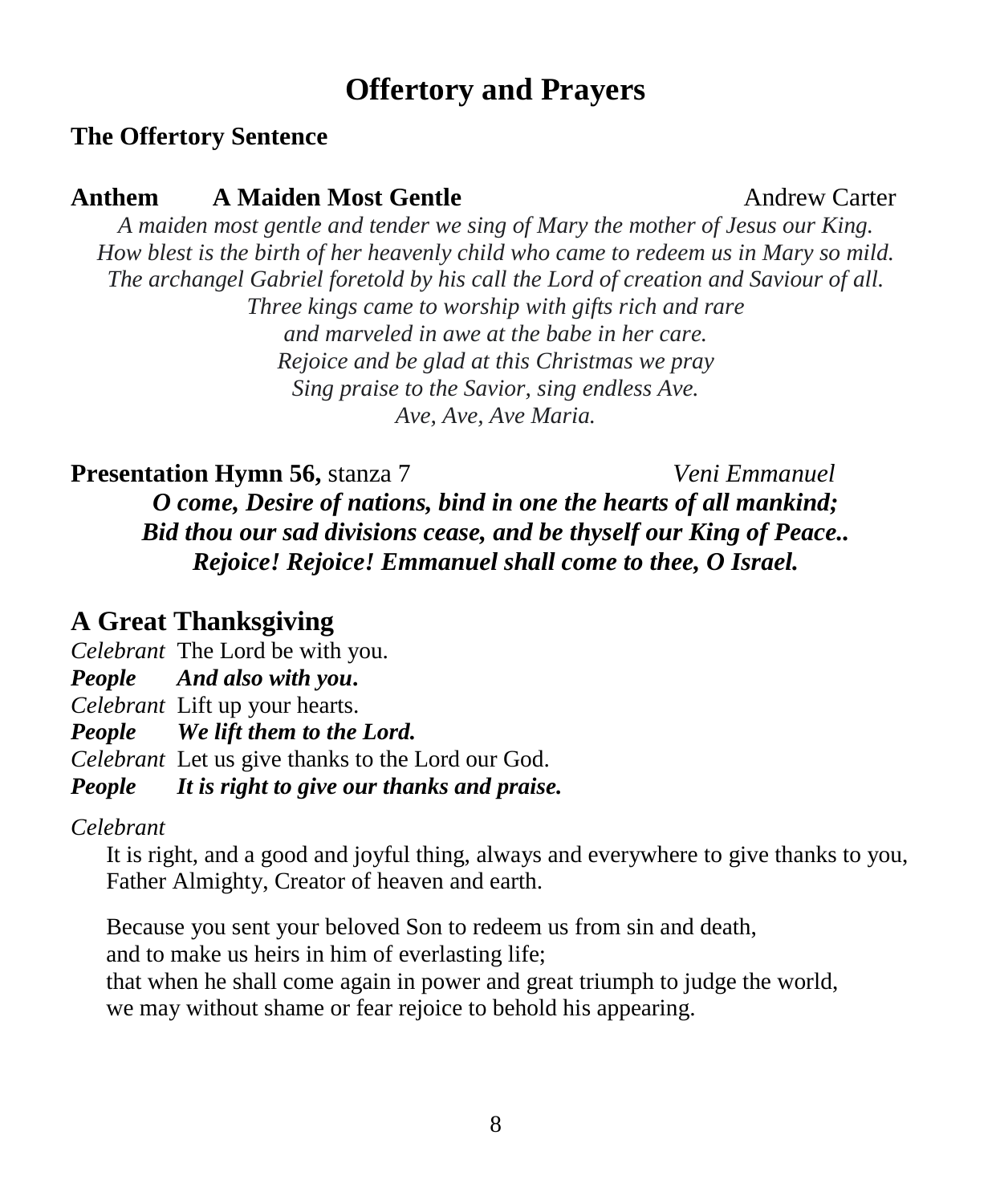Therefore we praise you, joining our voices with Angels and Archangels and with all the company of heaven, who for ever sing this hymn to proclaim the glory of your Name:



#### *Then the Celebrant continues*

We give thanks to you, O God, for the goodness and love which you have made known to us in creation; in the calling of Israel to be your people; in your Word spoken through the prophets; and above all in the Word made flesh, Jesus, your Son. For in these last days you sent him to be incarnate from the Virgin Mary, to be the Savior and Redeemer of the world. In him, you have delivered us from evil, and made us worthy to stand before you. In him, you have brought us out of error into truth, out of sin into righteousness, out of death into life.

On the night before he died for us, our Lord Jesus Christ took bread; and when he had given thanks to you, he broke it, and gave it to his disciples, and said, "Take, eat: This is my Body, which is given for you. Do this for the remembrance of me." After supper he took the cup of wine; and when he had given thanks, he gave it to them, and said, "Drink this, all of you:

This is my Blood of the new Covenant, which is shed for you and for many for the forgiveness of sins. Whenever you drink it, do this for the remembrance of me."

Therefore, according to his command, O Father,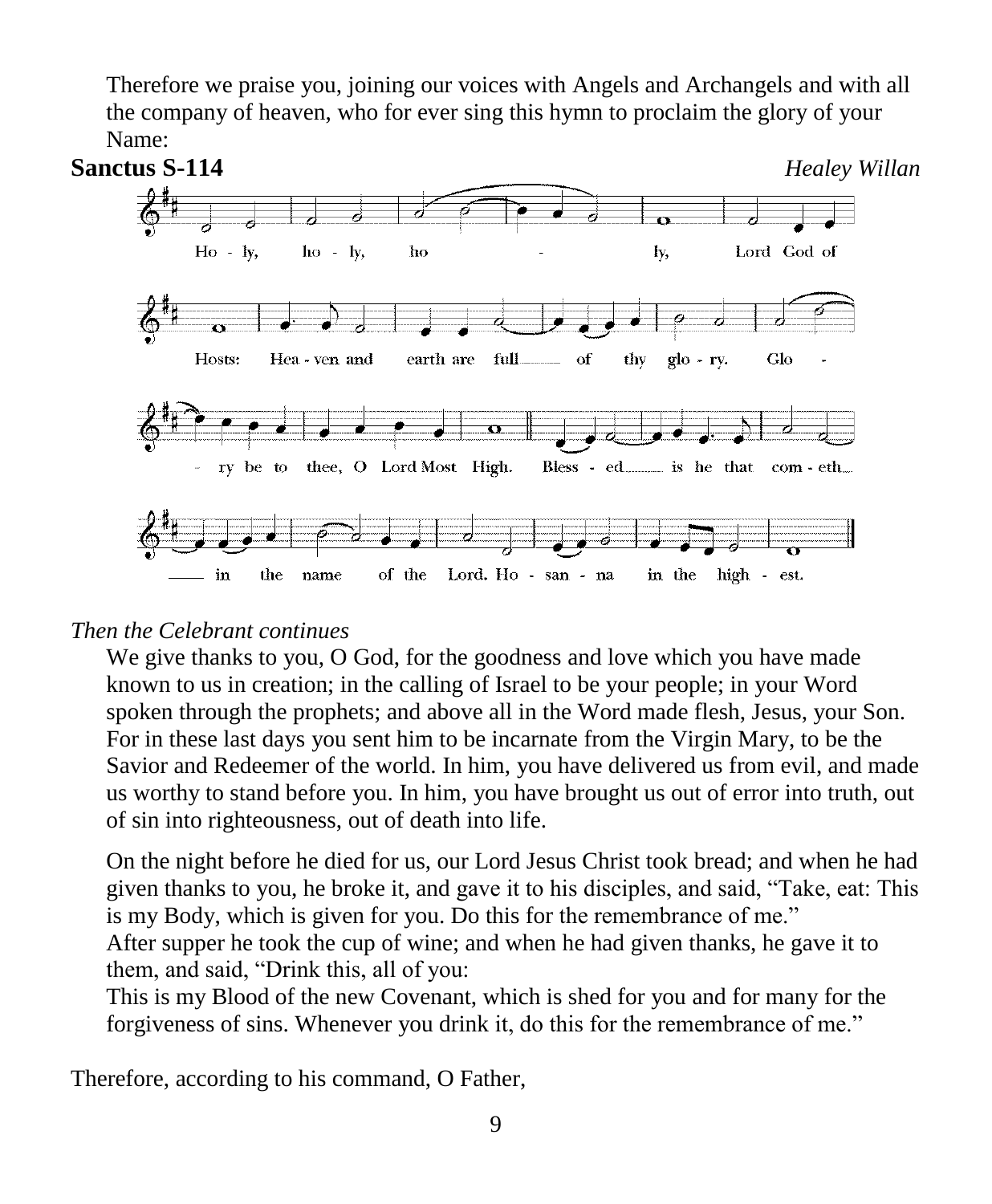#### *Celebrant and People We remember his death, We proclaim his resurrection, We await his coming in glory;*

#### *The Celebrant continues*

And we offer our sacrifice of praise and thanksgiving to you, O Lord of all; presenting to you, from your creation, this bread and this wine.

We pray you, gracious God, to send your Holy Spirit upon these gifts that they may be the Sacrament of the Body of Christ and his Blood of the new Covenant. Unite us to your Son in his sacrifice, that we may be acceptable through him, being sanctified by the Holy Spirit. In the fullness of time, put all things in subjection under your Christ, and bring us to that heavenly country where, with all your saints, we may enter the everlasting heritage of your sons and daughters; through Jesus Christ our Lord, the firstborn of all creation, the head of the Church, and the author of our salvation.

By him, and with him, and in him, in the unity of the Holy Spirit all honor and glory is yours, Almighty Father, now and for ever. *AMEN*.

Let us pray as our Savior Christ has taught us, *Our Father, who art in heaven, hallowed be thy Name, thy kingdom come, thy will be done, on earth as it is in heaven. Give us this day our daily bread. And forgive us our trespasses, as we forgive those who trespass against us. And lead us not into temptation, but deliver us from evil. For thine is the kingdom, and the power, and the glory, for ever and ever. Amen.*

### **The Breaking of the Bread**

#### **Agnus Dei S-158** Healey Willan

- *O Lamb of God, that takest away the sins of the world, have mercy upon us.*
- *O Lamb of God, that takest away the sins of the world, have mercy upon us.*
- *O Lamb of God, that takest away the sins of the world, grant us thy peace.*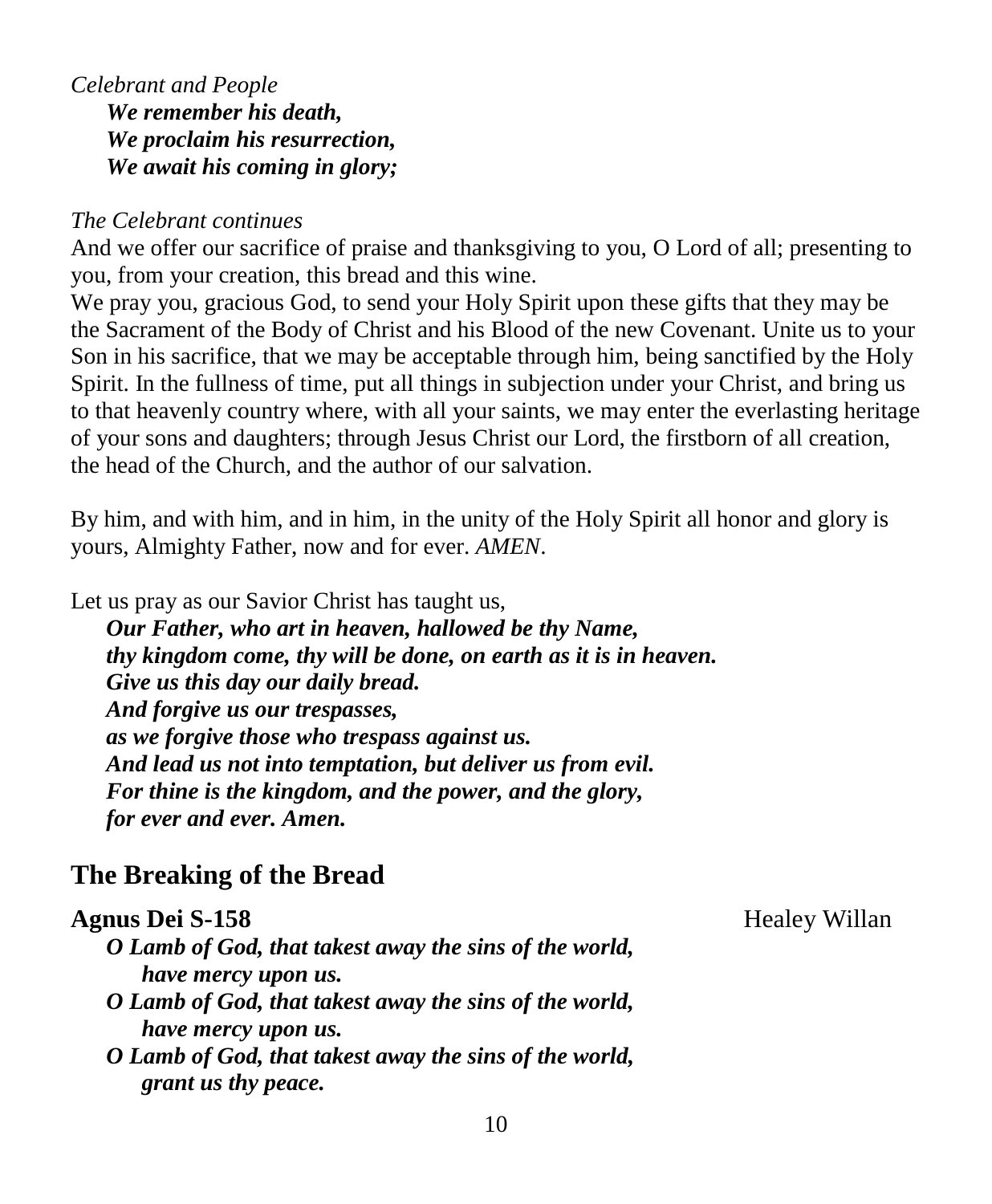### **Ministration of Communion**

*Celebrant* The Gifts of God for the People of God. **All are welcome to receive Communion**.

*In order to provide the safest environment for our members, we are offering both bread and wine at the crossing rather than at the Altar rail. In this way we don't get people bunched up waiting for a place at the altar rail, and we don't have to kneel elbow to elbow with one another. Please see the article in the announcements for further information on this.*

*How you receive communion is completely up to you, depending on your comfort level. You may receive communion in any way you choose, it is your decision.* **If you choose to receive the bread only that is considered a full communion, the Episcopal Church does not insist that you receive the wine***. If you choose to receive the wine, you may either sip from the large chalice that is offered or intinct the corner of your wafer in the small cup. You may even hand your wafer to the Eucharistic Minister and they will intinct the bread for you and either hand it back to you or place it on your tongue. You may also choose to receive a spiritual communion by saying a prayer to ask Jesus to live in your heart and mind as the Lord of your life.*

#### **Hymn 61 Sleepers, Wake! A Voice Astounds Us** *Wachet auf*

# **Prayer of Thanksgiving**

*Celebrant and People God of abundance, you have fed us with the bread of life and cup of salvation; you have united us with Christ and one another; and you have made us one with all your people in heaven and on earth. Now send us forth in the power of your Spirit, that we may proclaim your redeeming love to the world and continue for ever in the risen life of Christ our Savior. Amen.*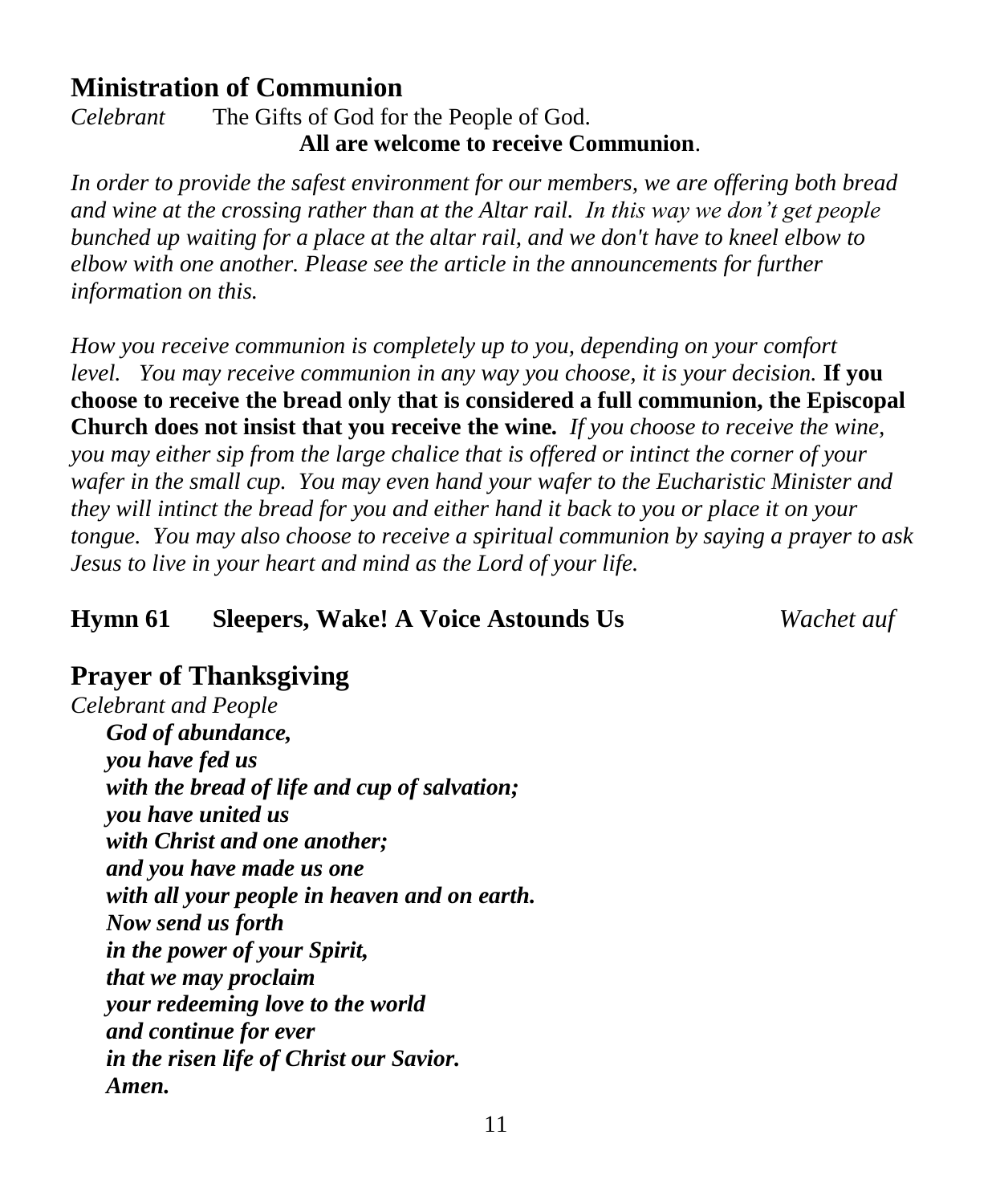## **The Blessing**

Blessed are you O God, for you have created all things and in love you have fashioned the human family in a variety of races, languages, and cultures. Do not let our differences separate us, but help us to welcome gifts we can give and receive from one another. Save us from prejudice, arrogance and fear, and teach us how to live together as members of one family, sharing one home, and the children of one God. And the blessing of God, who created us, who redeemed us, and who gives us life, be with us all this day and always. *Amen*

#### **Hymn 82 Of the Father's Love Begotten** *Divinum mysterium*

# **The Dismissal**

*Celebrant* Let us go forth carrying light of Christ into the darkness of our world. *People Thanks be to God!*

### **Postlude**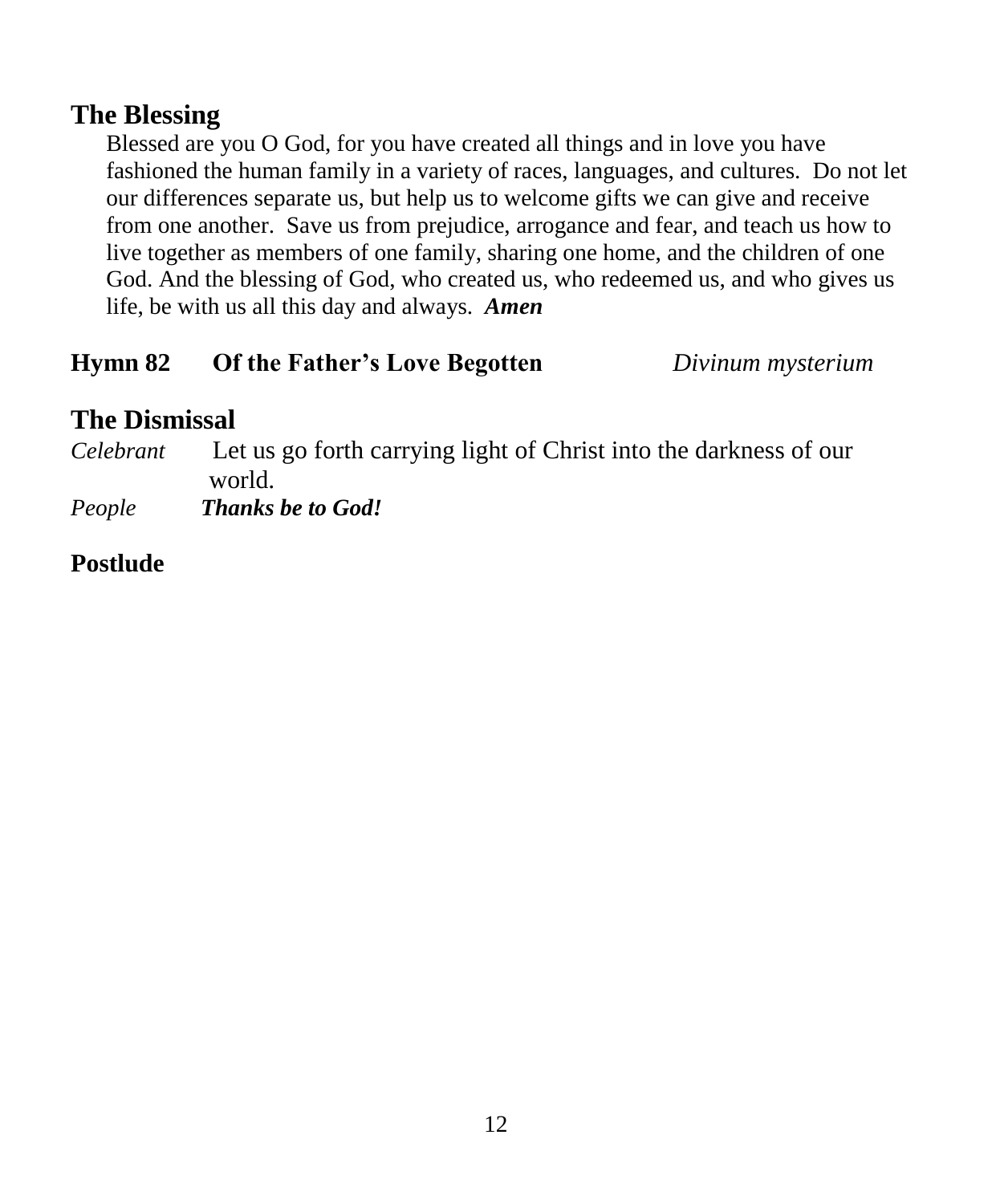

# *Trinity Memorial Episcopal Church* **The Sunday Times December 19, 2021 CALENDAR**

*The Church Office hours are Monday – Thursday, 9 a.m.—2 p.m.* 

| <b>Sunday, December 19</b>       | <b>Advent IV</b>                                           |
|----------------------------------|------------------------------------------------------------|
| $9:00$ a.m.                      | Choir warm-up                                              |
| 10:00 a.m.                       | Holy Eucharist with music                                  |
| $11:15$ a.m.                     | The Greening of the Church                                 |
| $12:00$ noon                     | Canteen Lunch-hosted by Mulligan/Zaparzynski               |
| <b>Monday, December 20</b>       |                                                            |
| $6:30$ p.m.                      | Vestry Meeting – virtual                                   |
| <b>Wednesday, December 22</b>    |                                                            |
| 10:00 a.m.                       | Staff Meeting—virtual                                      |
| <b>Thursday, December 23</b>     |                                                            |
| $7:00$ p.m.                      | Pickleball-all welcome including beginners                 |
| <b>Friday, December 24</b>       |                                                            |
| 5:00 p.m.                        | <b>A Family Christmas</b>                                  |
|                                  | Blessing of the creche with traditional carols             |
|                                  | Bishop DeDe Duncan-Probe, Preacher and Celebrant           |
| $10:30$ p.m.                     | The Trinity Choir and soloists will offer music of Handel, |
|                                  | Adolphe Adam, and Pietro Yon                               |
| $11:00$ p.m.                     | A Festive Holy Eucharist with Choral Music for the         |
|                                  | Nativity of Our Lord, The Rev. Glenn Mahaffey, celebrant   |
| Sunday, December 26: Christmas I |                                                            |
| 10:00 a.m.                       | Traditional Lessons & Carols sung by the congregation      |
|                                  | with Morning Prayer                                        |

The Offices will be closed December 27 – December 31, 2022

12:00 noon Canteen Lunch—hosted by St. Mark's Episcopal Church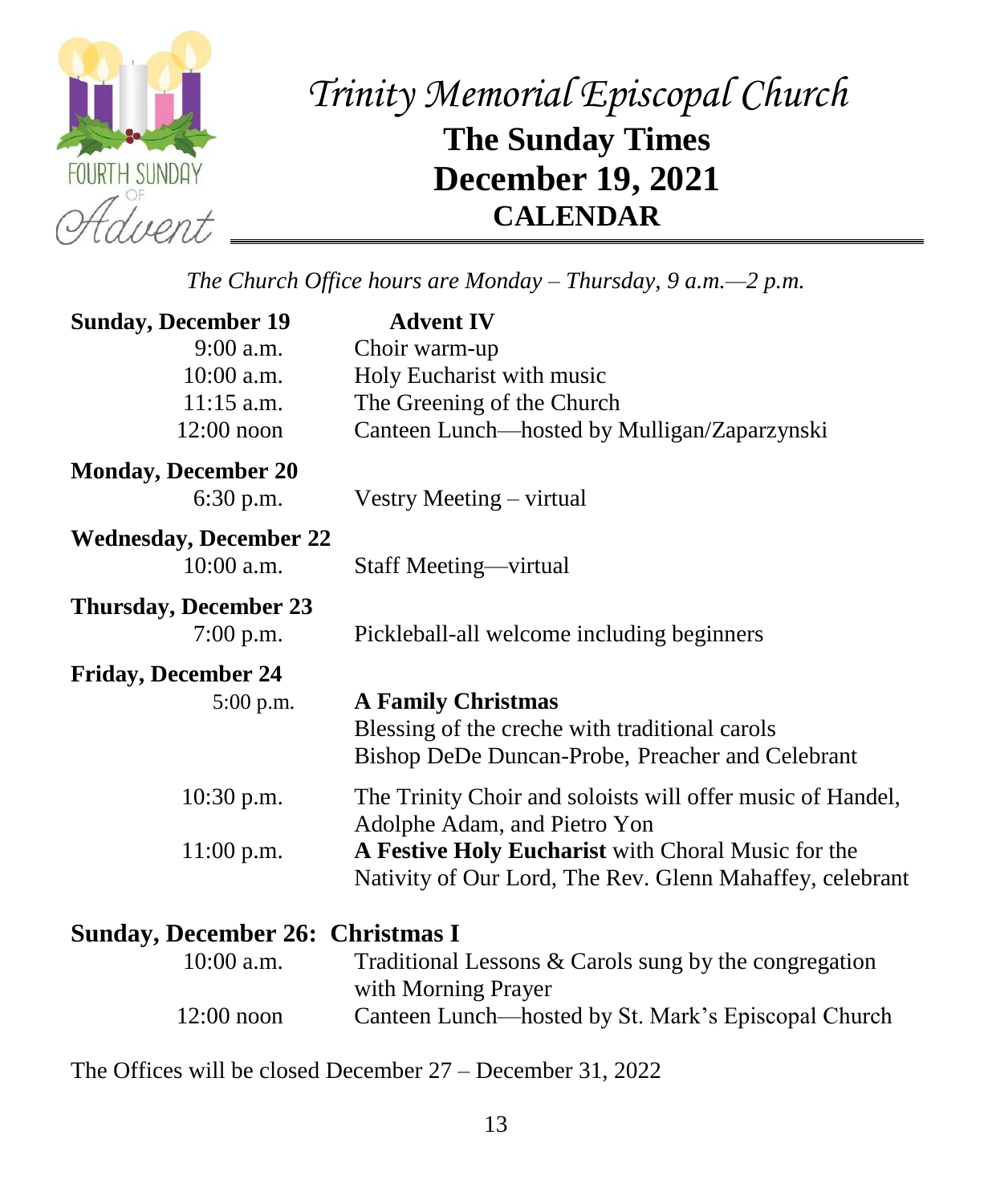# **PRAYER LIST**

#### *Please keep the following in your daily prayers*:

- **Pray for our church:** For Justin, archbishop of Canterbury; for Michael, presiding bishop; DeDe, our bishop; Glenn, our priest; Pray for the people of Christ Episcopal Church of Binghamton; Pray for the people of Misión San Esteban and their priest, the Rev. Alfredo López in our companion diocese of El Salvador; Pray for the people of the Episcopal Diocese of Olympia; Pray for the people of The Anglican Church in the Province of Central Africa; Pray for our Jubilee Center; the people, wardens, vestry, and staff of this church. Pray for the world, especially for those who are enduring deadly storms and fires, especially those in Kentucky, the innocents who are caught in the midst of conflict.
- **Pray for those with special needs:** Linda Crampton; Sai Loksupcharoen; Katherine Bigelow; Liz Myers; Emma Bensen; Jaime; Katelyn; Michael Abbott Copeland; Barbara; John & Marcy Keeler; Rudy; Sharon; Nancy Campbell; Andrew & Mary; Ruth Jacobs; Colleen; Wafa; Rebecca & Chris Seager; Michael Lawler; Ida Fernandes; Terry Burke, Thomas Muscatello, Monty; Ivan; Liz; Michelle; Jeremy & Kristen Richards; Sandra Michael, Bernice Georges, Connie Alexander, and Chris.
- **Pray for those with continuing needs:** Shawn Kaiser; Jessica; Virginia Chatterton; Nancy Pille; Sally; Marsha Brown; Karen Bernardo; Danielle Robbins; Jon Walz Koeppel; Barbara Manzo; Marco; Heavenly, Roselle Illsley; Nathaniel Green; Masha Britten; Catherine Gazda; Linda Bobletz.
- **Pray for those celebrating birthdays this week:** Gale Bump Fortner.
- **Pray for all who govern:** Joe, our president; Kathy, our governor; Jason, our county executive, and Rich, our mayor.
- **Pray for members, loved ones, and their families in the military**: Kurt Albaugh, Darlene Croston, Colin Davis, Wendy Finley, David Komar, Joshua Loch, Seth Thomas and Laura and Nick Carter.
- **The chancel greens** are given to the glory of God and in loving memory of Mary Gaffney; Carrie Miller Gaffney; Miller Gaffney; Ray Miller Gaffney; Mary Schlager Gaffney; Adelaide Smith Gaffney

*Names remain on the prayer list for three weeks. Call the office to extend or change your listing.*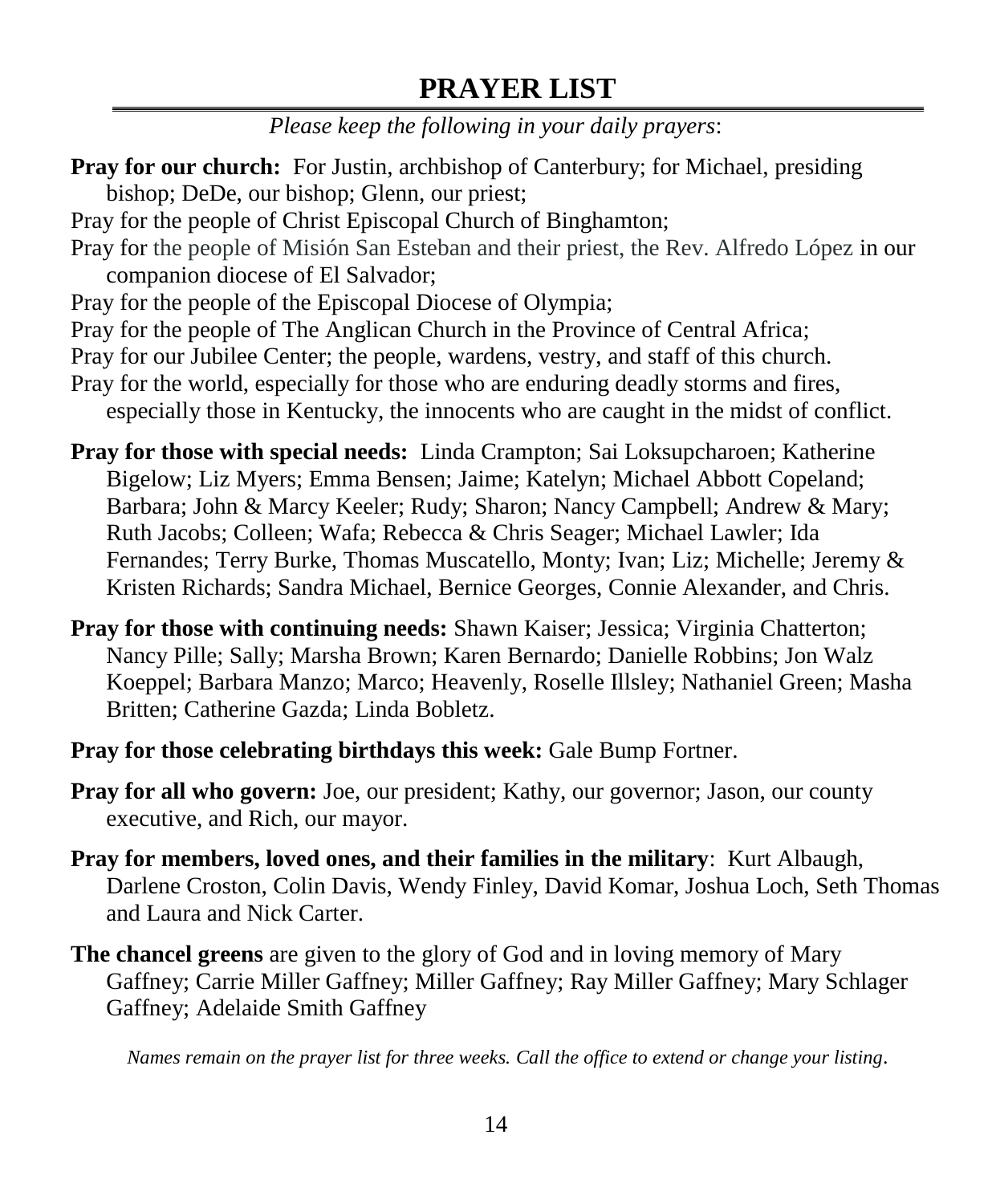# **ANNOUNCEMENTS**

*LIVE streaming The Fourth Sunday of Advent***,** *December 19*, 2021 at 10 a.m. [YouTube:](https://bit.ly/trinitybinghamton) [bit.ly/trinitybinghamton](https://bit.ly/trinitybinghamton)

# **Trinity Forum 11:30 a.m. On Sundays**

New Forums for January will be announced shortly. Stay tuned!



# *Last Sunday for Christmas Memorial Poinsettias*

This Sunday you will find an envelope in your bulletin to fill out for poinsettias in memory of or in thanksgiving for your loved ones. Please, fill it out with your donation inside and put it in the offering plate.

On Sunday, December 26 volunteers are needed

to deliver the poinsettias and a packet to the parishioners who are unable to attend Church at this time. Please see Rayleen to volunteer.

# *Winter Wear Give-Away*

Redeemer-Lutheran Church, 72 Main Street Binghamton, NY will be distributing **hats, gloves, scarves** in front of their Church, starting Sun., Nov. 21--Sundays from 11:30 a.m. until 1:00 p.m.; Tuesdays 4-5:30 p.m.; Thursdays 1 – 2:30 p.m.



If you would like to contribute, there is a bin in the Hoyt Room to receive your donation.

# *Stewardship*

We greatly appreciate your faithfulness to the mission and ministry of Trinity Memorial Church.

**Don't forget to make your pledge for the 2022 Campaign**. Pledge forms are available at both doors of the church and can be either mailed to the Office or placed in the offering plates on Sundays. Ways to give to Trinity:

- go to [www.trinitymemorial.org](http://www.trinitymemorial.org/) and give through our web site.
- Mail in contributions: Trinity Memorial Church, 44 Main St., Binghamton, NY 13905